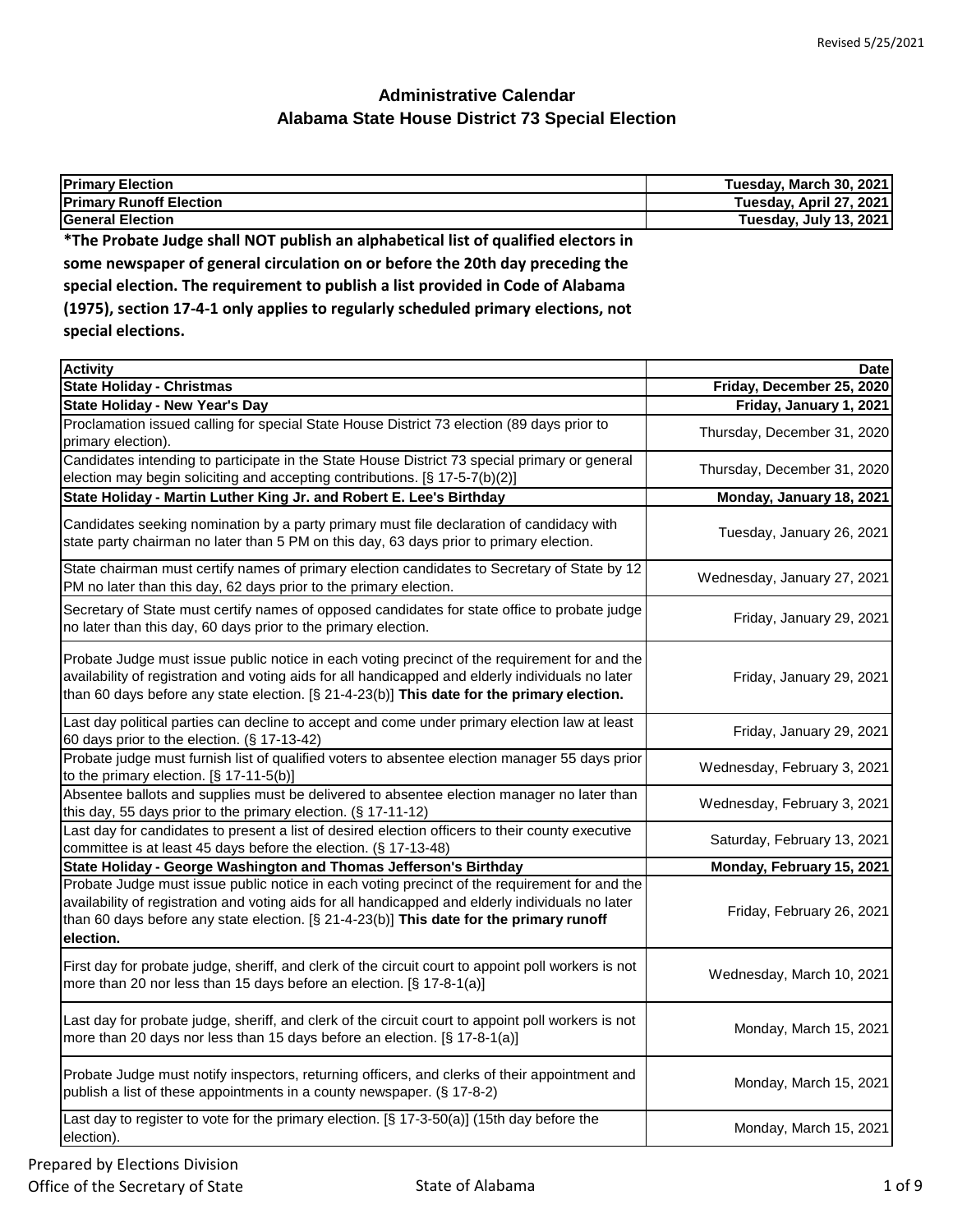| <b>Primary Election</b>                                                            | <b>Tuesday, March 30, 2021</b> |
|------------------------------------------------------------------------------------|--------------------------------|
| <b>Primary Runoff Election</b>                                                     | Tuesday, April 27, 2021        |
| <b>General Election</b>                                                            | Tuesday, July 13, 2021         |
| *The Probate Judge shall NOT publish an alphabetical list of qualified electors in |                                |
| some newspaper of general circulation on or before the 20th day preceding the      |                                |
| special election. The requirement to publish a list provided in Code of Alabama    |                                |
| (1975), section 17-4-1 only applies to regularly scheduled primary elections, not  |                                |
| special elections.                                                                 |                                |
| <b>Activity</b>                                                                    | <b>Date</b>                    |

| <b>Activity</b>                                                                                                                                                                                                                                                                                                                | Date                     |
|--------------------------------------------------------------------------------------------------------------------------------------------------------------------------------------------------------------------------------------------------------------------------------------------------------------------------------|--------------------------|
| Probate Judge must give notice of election, consisting of date of election and officers and<br>subjects to be voted for and on at least 14 days before each election. (§ 17-9-5) This date<br>for the primary election.                                                                                                        | Tuesday, March 16, 2021  |
| First day election officials may begin testing automatic tabulating equipment for the primary<br>election to ascertain that equipment will correctly count votes cast. (Adm. Rule 307-X-1-.04)                                                                                                                                 | Tuesday, March 16, 2021  |
| First day probate judge may print poll lists or load registration data into electronic poll books<br>for the primary election. (§§ 17-4-2, 17-4-2.1)                                                                                                                                                                           | Saturday, March 20, 2021 |
| For any absentee application received on or after the 8th day prior to the election that does<br>not contain a copy of an approved form of identification, the absentee election manager shall<br>issue a provisional ballot to that voter.                                                                                    | Monday, March 22, 2021   |
| An application for a voter who requires emergency treatment by a licensed physician within 5<br>days before an election may be forwarded to the absentee election manager by the applicant<br>or by his or her designee.                                                                                                       | Thursday, March 25, 2021 |
| Last day for authority charged to hold a school of instruction for poll workers. Probate judge<br>must notify these election officials of time and place of instruction school and must publish<br>notice at least 48 hours before instruction school takes place; no less than 5 days prior to the<br>election. [§ 17-8-9(a)] | Thursday, March 25, 2021 |
| Last day to make application for absentee ballot for primary election is 5 days prior to the<br>election. [§ 17-11-3(a)]                                                                                                                                                                                                       | Thursday, March 25, 2021 |
| The last day probate judges can deliver election supplies to sheriffs is no less than 3 days<br>before the election. (§ 17-13-9)                                                                                                                                                                                               | Saturday, March 27, 2021 |
| If delivered by hand, absentee ballot must be returned to the absentee election manager no<br>later than the close of the next business day preceding the election. [§ 17-11-18(a)]                                                                                                                                            | Monday, March 29, 2021   |
| Last day to postmark absentee ballot being returned by mail to the absentee election<br>manager. [§ 17-11-18(a)]                                                                                                                                                                                                               | Monday, March 29, 2021   |
| <b>Primary Election</b>                                                                                                                                                                                                                                                                                                        | Tuesday, March 30, 2021  |
| Absentee ballots being returned by mail to the absentee election manager must be received<br>no later than noon on this day. $[§ 17-11-18(a)]$                                                                                                                                                                                 | Tuesday, March 30, 2021  |
| Last day for military and other UOCAVA voters in the primary to postmark an absentee ballot<br>returned by mail to the Absentee Election Manager. [§ 17-11-18(b)]                                                                                                                                                              | Tuesday, March 30, 2021  |
| The medical emergency designee must deliver absentee ballot to absentee election<br>manager no later than noon on this day. [§§ 17-11-18(a), 17-11-3(c)]                                                                                                                                                                       | Tuesday, March 30, 2021  |
| Inspector or returning officer must deliver the ballots and returns to the sheriff. (§ 17-13-12)                                                                                                                                                                                                                               | Tuesday, March 30, 2021  |
| Last day to file petition with probate judge for county offices and with Secretary of State to<br>obtain ballot access as an independent candidate; no later than 5 PM on the day of the<br>primary election. (§ 17-9-3)                                                                                                       | Tuesday, March 30, 2021  |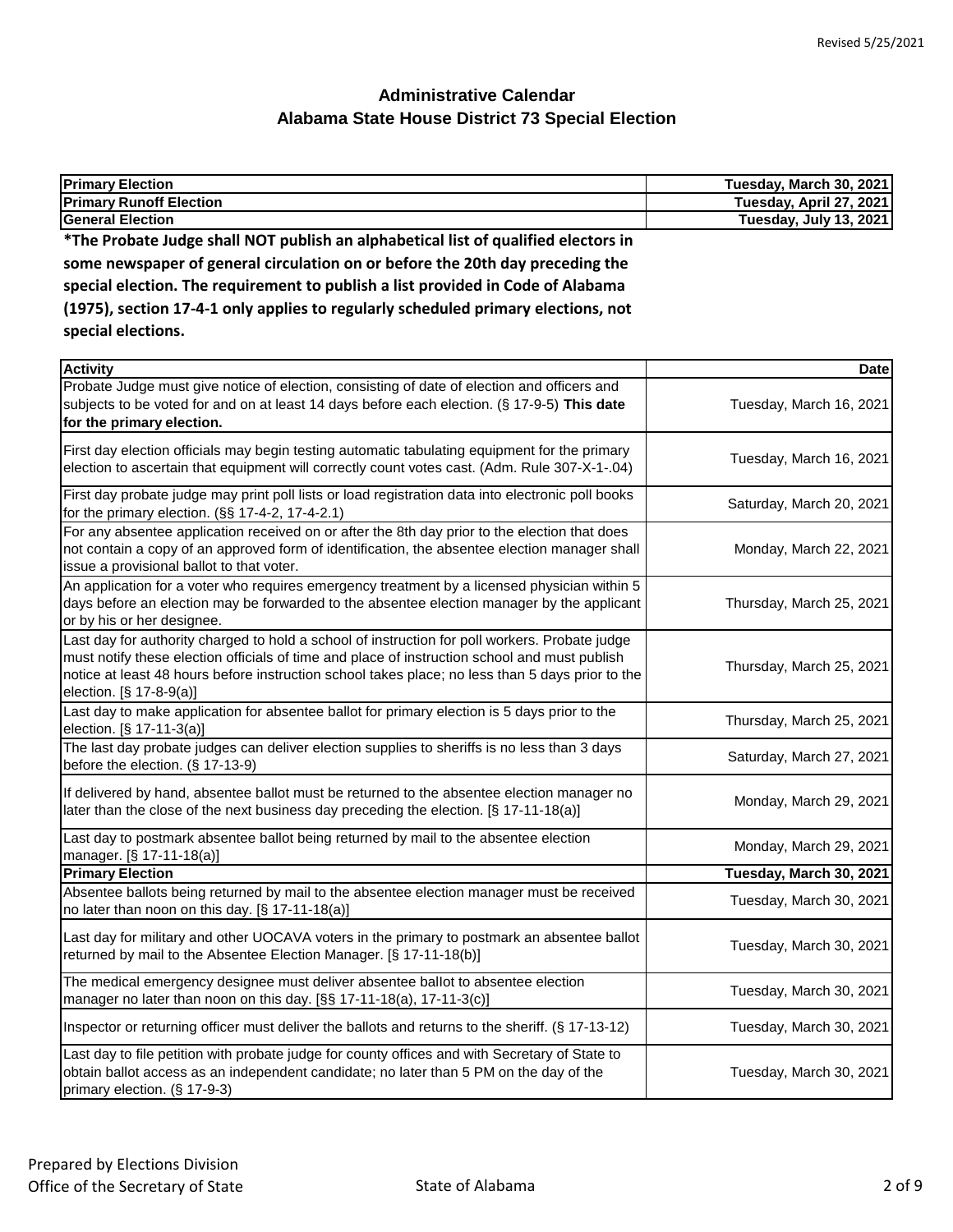| <b>Primary Election</b>                                                            | Tuesday, March 30, 2021 |
|------------------------------------------------------------------------------------|-------------------------|
| <b>Primary Runoff Election</b>                                                     | Tuesday, April 27, 2021 |
| <b>General Election</b>                                                            | Tuesday, July 13, 2021  |
| *The Probate Judge shall NOT publish an alphabetical list of qualified electors in |                         |
| some newspaper of general circulation on or before the 20th day preceding the      |                         |
| special election. The requirement to publish a list provided in Code of Alabama    |                         |
| (1975), section 17-4-1 only applies to regularly scheduled primary elections, not  |                         |
| special elections.                                                                 |                         |

| <b>Activity</b>                                                                                                                                                                                                                                                                                                                                                           | <b>Date</b>               |
|---------------------------------------------------------------------------------------------------------------------------------------------------------------------------------------------------------------------------------------------------------------------------------------------------------------------------------------------------------------------------|---------------------------|
| Last day to file petitions with the Secretary of State for minor/third parties to gain ballot<br>access as a political party no later than 5 PM on the day of the primary election. [§ 17-6-<br>22(a)(1)]                                                                                                                                                                 | Tuesday, March 30, 2021   |
| Sheriff must deliver certificate of returns to chairman of county executive committee of each<br>political party participating in primary election by 10 AM on the Wednesday following the<br>election. [§ 17-13-14(a)]                                                                                                                                                   | Wednesday, March 31, 2021 |
| The written affirmations of provisional voters, inspector challenge statements, and voter<br>reidentification forms must be delivered by the sheriff to the board of registrars by noon on<br>the day following the election. [§ 17-10-2(d)]                                                                                                                              | Wednesday, March 31, 2021 |
| Deadline for voters whose ballot became provisional due to lack of identification to provide<br>identification (or provisional ballot and identification) including the address and telephone<br>number of the voter to the board of registrars no later than 5 PM. [§ 17-10-2(a)(3)]                                                                                     | Friday, April 2, 2021     |
| Last day candidates who would be eligible to be placed on primary runoff ballot can decline<br>to have his/her name placed on ballot; no more than 3 days after holding the first primary. (§<br>$17-13-19$                                                                                                                                                               | Friday, April 2, 2021     |
| Absentee ballots submitted by UOCAVA voters must be accepted until noon this day. Ballot<br>must have been postmarked no later than election day and meet other absentee ballot<br>requirements to be counted. [§ 17-11-18(b)]                                                                                                                                            | Tuesday, April 6, 2021    |
| County executive committee must meet no later than noon on the Tuesday following the<br>primary to receive, canvass, and tabulate returns by precinct and publicly declare results. (§<br>$17 - 13 - 17$                                                                                                                                                                  | Tuesday, April 6, 2021    |
| The board of registrars must deliver the provisional voter affirmations and inspector<br>challenge statements, with the certified findings attached, to the judge of probate no later<br>than noon, 7 days after the election. [§ 17-10-2(e)]                                                                                                                             | Tuesday, April 6, 2021    |
| The canvassing board shall tabulate provisional ballots which have been certified by the<br>board of registrars at noon 7 days after the election. The canvassing board must certify the<br>results of the provisional votes cast and must post one copy in the courthouse and must seal<br>one copy into a container designated for each political party. [§ 17-10-2(f)] | Tuesday, April 6, 2021    |
| Chairman of county executive committee must certify to chairman of state executive<br>committee a statement and tabulation by precinct of results of primary 7 days after the<br>election. (§ 17-13-17)                                                                                                                                                                   | Tuesday, April 6, 2021    |
| Chairman of state executive committee must meet no later than noon on this day, 8 days<br>following the primary, to certify to Secretary of State and chairman of county executive<br>committee must certify to probate judge names of candidates to be placed on primary runoff<br>ballot. (§ 17-13-17)                                                                  | Wednesday, April 7, 2021  |
| State executive committee must meet and receive, canvass, and tabulate returns and<br>provide Secretary of State with state primary election returns by precinct, no later than noon,<br>8 days following the primary. (§ 17-13-17)                                                                                                                                       | Wednesday, April 7, 2021  |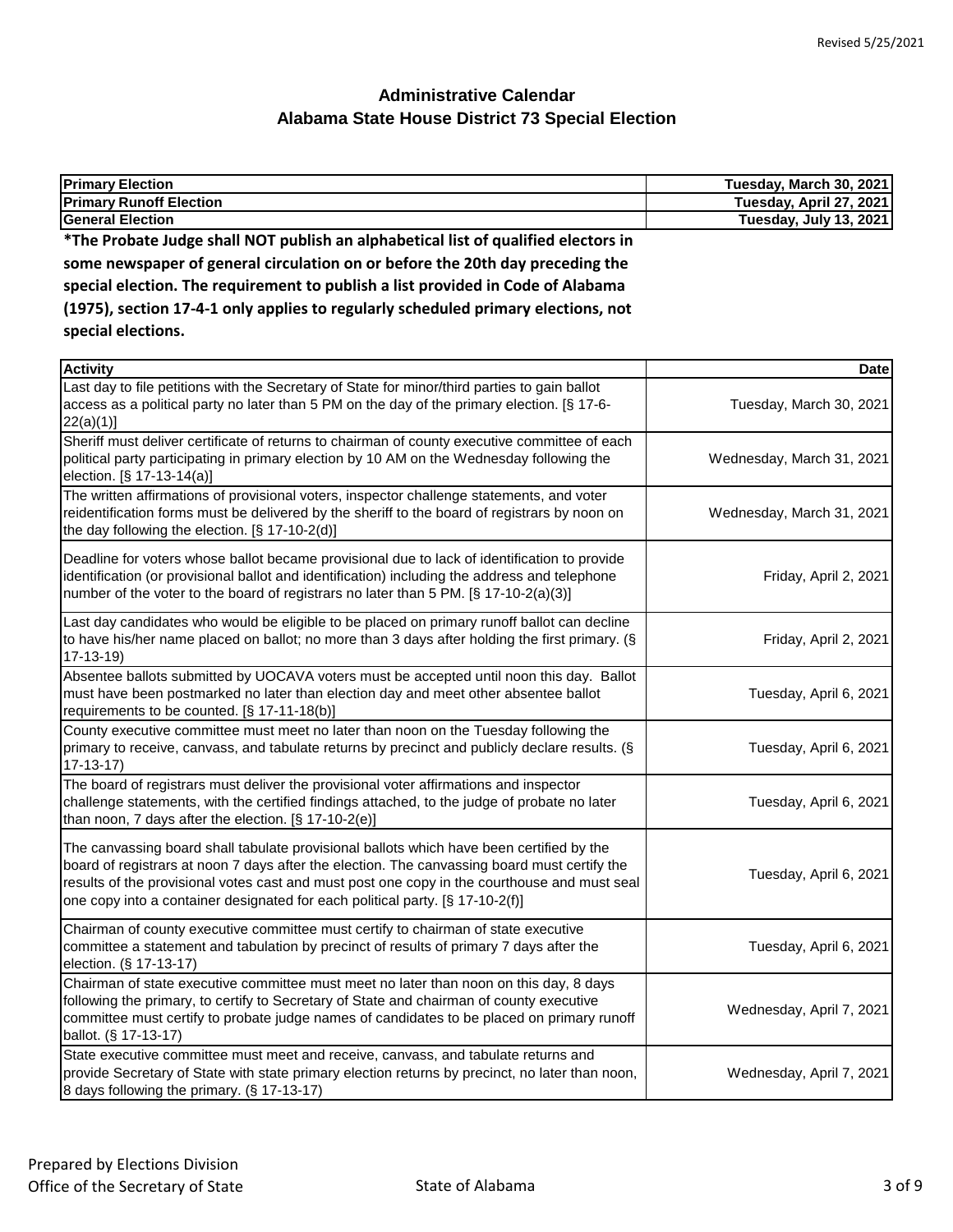| <b>Primary Election</b>                                                            | Tuesday, March 30, 2021 |
|------------------------------------------------------------------------------------|-------------------------|
| <b>Primary Runoff Election</b>                                                     | Tuesday, April 27, 2021 |
| <b>General Election</b>                                                            | Tuesday, July 13, 2021  |
| *The Probate Judge shall NOT publish an alphabetical list of qualified electors in |                         |
| some newspaper of general circulation on or before the 20th day preceding the      |                         |
| special election. The requirement to publish a list provided in Code of Alabama    |                         |
| (1975), section 17-4-1 only applies to regularly scheduled primary elections, not  |                         |
| special elections.                                                                 |                         |
|                                                                                    |                         |

| <b>Activity</b>                                                                                   | <b>Date</b>              |
|---------------------------------------------------------------------------------------------------|--------------------------|
| The Secretary of State shall, within two business days from the date the certification is         |                          |
| received from the chair of the state executive committee, certify to the probate judge of any     |                          |
| county where a second primary election is to be held the name or names of the candidates          | Friday, April 9, 2021    |
| certified. [§ 17-13-18(b)]                                                                        |                          |
| Last day to register to vote for the primary runoff election. [§ 17-3-50(a)] (15th day before the | Monday, April 12, 2021   |
| election)                                                                                         |                          |
| Absentee ballots and supplies for primary runoff must be delivered to absentee election           | Tuesday, April 13, 2021  |
| manager 14 days after the primary. (§ 17-11-12)                                                   |                          |
| Probate judge must give notice of election, consisting of date of election and officers and       |                          |
| subjects to be voted for and on at least 14 days before each election. (§ 17-9-5) This date       | Tuesday, April 13, 2021  |
| for the primary runoff election.                                                                  |                          |
| First day election officials may begin testing automatic tabulating equipment for the primary     |                          |
| runoff election to ascertain that equipment will correctly count votes cast. (Adm. Rule 307-X-    | Tuesday, April 13, 2021  |
| $1-.04)$                                                                                          |                          |
| First day probate judge may print poll lists or load registration data into electronic poll books |                          |
| for the primary runoff election. (§§ 17-4-2, 17-4-2.1)                                            | Saturday, April 17, 2021 |
| For any absentee application received on or after the 8th day prior to the election that does     |                          |
| not contain a copy of an approved form of identification, the absentee election manager shall     | Monday, April 19, 2021   |
| issue a provisional ballot to that voter.                                                         |                          |
| An application for a voter who requires emergency treatment by a licensed physician within 5      |                          |
| days before an election may be forwarded to the absentee election manager by the applicant        | Thursday, April 22, 2021 |
| or by his or her designee.                                                                        |                          |
| Last day to make application for absentee ballot for the primary runoff election is 5 days        |                          |
| before the election. $[§ 17-11-3(a)]$                                                             | Thursday, April 22, 2021 |
| If delivered by hand, absentee ballot must be returned to the absentee election manager no        |                          |
| later than the close of business on the last business day prior to the election. [§ 17-11-18(a)]  | Friday, April 23, 2021   |
|                                                                                                   |                          |
| The last day probate judges can deliver election supplies to sheriffs is not less than 3 days     | Saturday, April 24, 2021 |
| before the election. (§ 17-13-9)                                                                  |                          |
| Last day to postmark an absentee ballot being returned by mail to the absentee election           | Saturday, April 24, 2021 |
| manager. [§ 17-11-18(a)] See exception for UOCAVA voters.                                         |                          |
| State Holiday - Confederate Memorial Day                                                          | Monday, April 26, 2021   |
| <b>Primary Runoff Election</b>                                                                    | Tuesday, April 27, 2021  |
| Absentee ballots being returned by mail to the absentee election manager must be received         | Tuesday, April 27, 2021  |
| no later than noon on this day. [§ 17-11-18(a)]                                                   |                          |
| The inspector or returning officer must deliver the ballots and returns to the Sheriff. (§ 17-13- | Tuesday, April 27, 2021  |
| 12)                                                                                               |                          |
| Last day for military and other UOCAVA voters in the primary runoff to postmark an absentee       |                          |
| ballot returned by mail to the Absentee Election Manager. [§ 17-11-18(b)]                         | Tuesday, April 27, 2021  |
|                                                                                                   |                          |
| The medical emergency designee must deliver absentee ballot to absentee election                  | Tuesday, April 27, 2021  |
| manager no later than noon on this day. [§§ 17-11-18(a), 17-11-3(c)]                              |                          |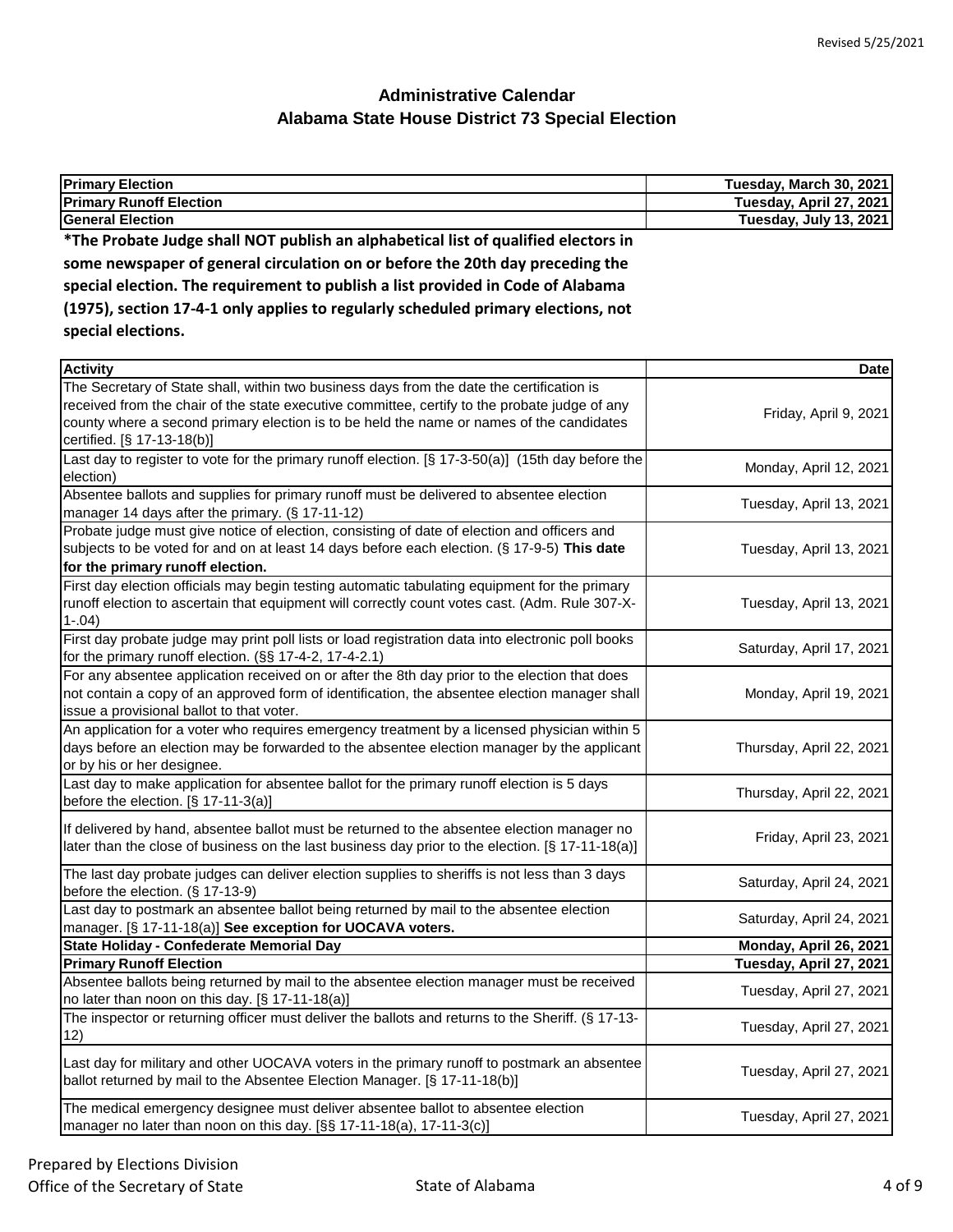| <b>Primary Election</b>                                                                                                                                                                                                                                                                                                                                                     | Tuesday, March 30, 2021       |
|-----------------------------------------------------------------------------------------------------------------------------------------------------------------------------------------------------------------------------------------------------------------------------------------------------------------------------------------------------------------------------|-------------------------------|
| <b>Primary Runoff Election</b>                                                                                                                                                                                                                                                                                                                                              | Tuesday, April 27, 2021       |
| <b>General Election</b>                                                                                                                                                                                                                                                                                                                                                     | <b>Tuesday, July 13, 2021</b> |
| *The Probate Judge shall NOT publish an alphabetical list of qualified electors in                                                                                                                                                                                                                                                                                          |                               |
| some newspaper of general circulation on or before the 20th day preceding the                                                                                                                                                                                                                                                                                               |                               |
| special election. The requirement to publish a list provided in Code of Alabama                                                                                                                                                                                                                                                                                             |                               |
| (1975), section 17-4-1 only applies to regularly scheduled primary elections, not                                                                                                                                                                                                                                                                                           |                               |
| special elections.                                                                                                                                                                                                                                                                                                                                                          |                               |
| <b>Activity</b>                                                                                                                                                                                                                                                                                                                                                             | <b>Date</b>                   |
| Sheriff must deliver certificate of returns to chairman of county executive committee of each                                                                                                                                                                                                                                                                               |                               |
| political party participating in primary runoff election by 10 AM on the Wednesday following<br>the primary runoff. $[§ 17-13-14(a)]$                                                                                                                                                                                                                                       | Wednesday, April 28, 2021     |
| The written affirmations of provisional voters, inspector challenge statements, and voter<br>reidentification forms must be delivered by the sheriff to the board of registrars by noon on<br>the day following the election. [§ 17-10-2(d)]                                                                                                                                | Wednesday, April 28, 2021     |
| Deadline for voters whose ballot became provisional due to lack of identification to provide<br>identification (or provisional ballot and identification) including the address and telephone<br>number of the voter to the board of registrars no later than 5 PM. [§ 17-10-2(a)(3)]                                                                                       | Friday, April 30, 2021        |
| Last day for Absentee Election Manager to receive a ballot cast by military or other UOCAVA<br>voters and returned by mail for the primary runoff election. Ballots must have been<br>postmarked no later than election day and meet other absentee ballot requirements to be<br>counted. [§ 17-11-18(b)]                                                                   | Tuesday, May 4, 2021          |
| The board of registrars must deliver the provisional voter affirmations and inspector<br>challenge statements, with the certified findings attached, to the probate judge no later than<br>noon, 7 days after the election. [§ 17-10-2(e)]                                                                                                                                  | Tuesday, May 4, 2021          |
| At noon, the canvassing board shall tabulate provisional ballots which have been certified by<br>the board of registrars. The canvassing board must certify the results of the provisional votes<br>cast and must post one copy in the courthouse and must seal one copy into a container<br>designated for each political party, 7 days after the election. [§ 17-10-2(f)] | Tuesday, May 4, 2021          |
| Last day for county executive committee to meet and receive, canvass, and tabulate returns<br>by precinct and publicly declare results of primary runoff election is no later than the second<br>Friday following second primary. [§ 17-13-18(d)]                                                                                                                           | Friday, May 7, 2021           |
| Last day for chairman of county executive committee to meet and certify to chairman of state<br>executive committee a statement and tabulation by precincts of results of primary runoff is<br>the second Monday following runoff, no later than noon. [§ 17-13-18(d)]                                                                                                      | Monday, May 10, 2021          |
| State executive committee must meet at state capitol and receive, canvass, and tabulate<br>returns and provide Secretary of State with primary runoff election returns by precinct on the<br>third Wednesday following the primary runoff election. [§ 17-13-18(d)]                                                                                                         | Wednesday, May 12, 2021       |
| Chairman of state executive committee must certify names of those who have been<br>nominated in first or second primary election as candidates of his/her party to Secretary of<br>State no later than noon on the third Wednesday following the runoff. [§ 17-13-18(d)]                                                                                                    | Wednesday, May 12, 2021       |
| Secretary of State must certify names of opposed candidates to be placed on the general<br>election ballot to the probate judge no later than this day. (§ 17-6-21)                                                                                                                                                                                                         | Friday, May 14, 2021          |
| Probate judge must issue public notice in each voting precinct of the requirement for and the<br>availability of registration and voting aids for all handicapped and elderly individuals no later<br>than 60 days before any state election. [§ 21-4-23(b)] This date for the general election.                                                                            | Friday, May 14, 2021          |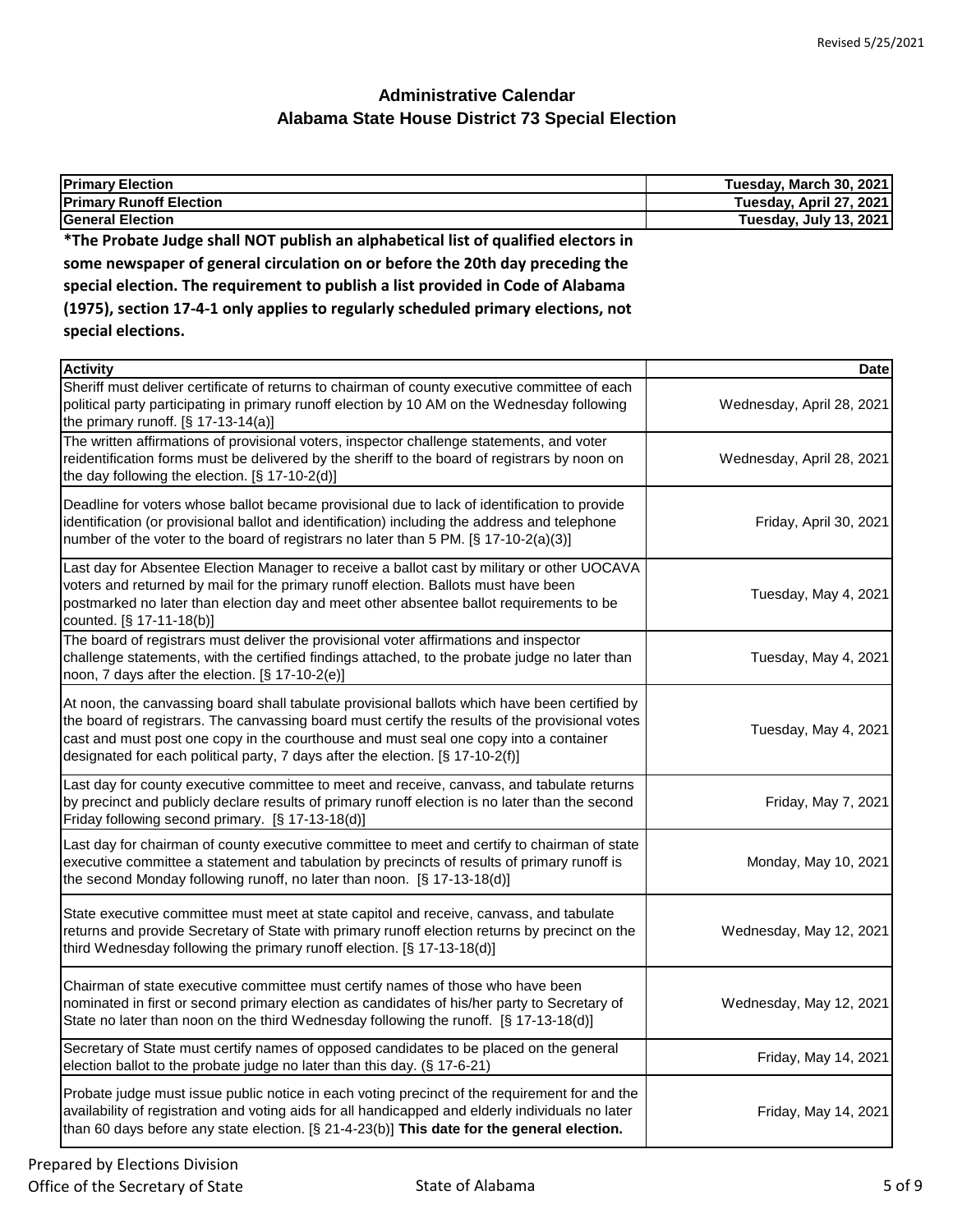| <b>Primary Election</b>                                                            | Tuesday, March 30, 2021 |
|------------------------------------------------------------------------------------|-------------------------|
| <b>Primary Runoff Election</b>                                                     | Tuesday, April 27, 2021 |
| <b>General Election</b>                                                            | Tuesday, July 13, 2021  |
| *The Probate Judge shall NOT publish an alphabetical list of qualified electors in |                         |
| some newspaper of general circulation on or before the 20th day preceding the      |                         |
| special election. The requirement to publish a list provided in Code of Alabama    |                         |
| (1975), section 17-4-1 only applies to regularly scheduled primary elections, not  |                         |

**special elections.**

| <b>Activity</b>                                                                                                                                                                                                                                                                                                                                                                                     | <b>Date</b>                 |
|-----------------------------------------------------------------------------------------------------------------------------------------------------------------------------------------------------------------------------------------------------------------------------------------------------------------------------------------------------------------------------------------------------|-----------------------------|
| Last day for probate judge to furnish list of qualified voters to absentee election manager is<br>55 days prior to the general election. [§ 17-11-5(b)]                                                                                                                                                                                                                                             | Wednesday, May 19, 2021     |
| Last day for absentee ballots and supplies to be delivered to absentee election manager no<br>later than 55 days prior to the general election. (§ 17-11-2)                                                                                                                                                                                                                                         | Wednesday, May 19, 2021     |
| Absentee election manager must file list of applications for absentee ballots from primary<br>election with probate judge 60 days after the primary. [§ 17-11-5(c)]                                                                                                                                                                                                                                 | Saturday, May 29, 2021      |
| <b>State Holiday - National Memorial Day</b>                                                                                                                                                                                                                                                                                                                                                        | <b>Monday, May 31, 2021</b> |
| State Holiday - Jefferson Davis' Birthday                                                                                                                                                                                                                                                                                                                                                           | Monday, June 7, 2021        |
| First day for probate judge, sheriff, and clerk of the circuit court to appoint poll workers no<br>more than 20 nor less than 15 days. [§ 17-8-1(a)]                                                                                                                                                                                                                                                | Wednesday, June 23, 2021    |
| Absentee election manager must file list of applications for absentee ballots from primary<br>runoff election with probate judge 60 days after the election. [§ 17-11-5(c)]                                                                                                                                                                                                                         | Saturday, June 26, 2021     |
| Last day for probate judge, sheriff, and clerk of the circuit court to appoint poll workers no<br>more than 20 nor less than 15 days before an election [17-8-1(a)]. Probate judge must notify<br>inspectors and returning officers of their appointment and publish a list of these<br>appointments in a county newspaper no more than 20 nor less than 15 days before an<br>election. (§ 17-18-2) | Monday, June 28, 2021       |
| Last day to register to vote for general election. [§ 17-3-50(a)] (15th day before the election)                                                                                                                                                                                                                                                                                                    | Monday, June 28, 2021       |
| Last day for probate judge to give notice of general election, consisting of date of election<br>and officers and subjects to be voted for and on at least 14 days before each election. (§ 17-<br>$9-5)$                                                                                                                                                                                           | Tuesday, June 29, 2021      |
| First day election officials may begin testing automatic tabulating equipment for the general<br>election to ascertain that equipment will correctly count votes cast. (Adm. Rule 307-X-1-.04)                                                                                                                                                                                                      | Tuesday, June 29, 2021      |
| First day probate judge may print poll lists or load registration data into electronic poll books<br>for the general election. (§§ 17-4-2, 17-4-2.1)                                                                                                                                                                                                                                                | Saturday, July 3, 2021      |
| State Holiday - Independence Day Recognized                                                                                                                                                                                                                                                                                                                                                         | Monday, July 5, 2021        |
| For any absentee application received on or after the 8th day prior to the election that does<br>not contain a copy of an approved form of identification, the absentee election manager shall<br>issue a provisional ballot to that voter.                                                                                                                                                         | Monday, July 5, 2021        |
| Absentee applications returned by mail must be received not less than 7 days prior to the<br>election. (§ 17-11-3)                                                                                                                                                                                                                                                                                  | Tuesday, July 6, 2021       |
| An application for a voter who requires emergency treatment by a licensed physician within 5<br>days before an election may be forwarded to the absentee election manager by the applicant<br>or by his or her designee.                                                                                                                                                                            | Thursday, July 8, 2021      |
| Last day for authority charged to hold a school of instruction for poll workers. Probate judge<br>must notify these election officials of time and place of instruction school and must publish<br>notice at least 48 hours before instruction school takes place; not less than 5 days prior to<br>the election. $[§ 17-8-9(a)]$                                                                   | Thursday, July 8, 2021      |
| Absentee applications returned by hand must be received not less than 5 days prior to the<br>election. (§ 17-11-3)                                                                                                                                                                                                                                                                                  | Thursday, July 8, 2021      |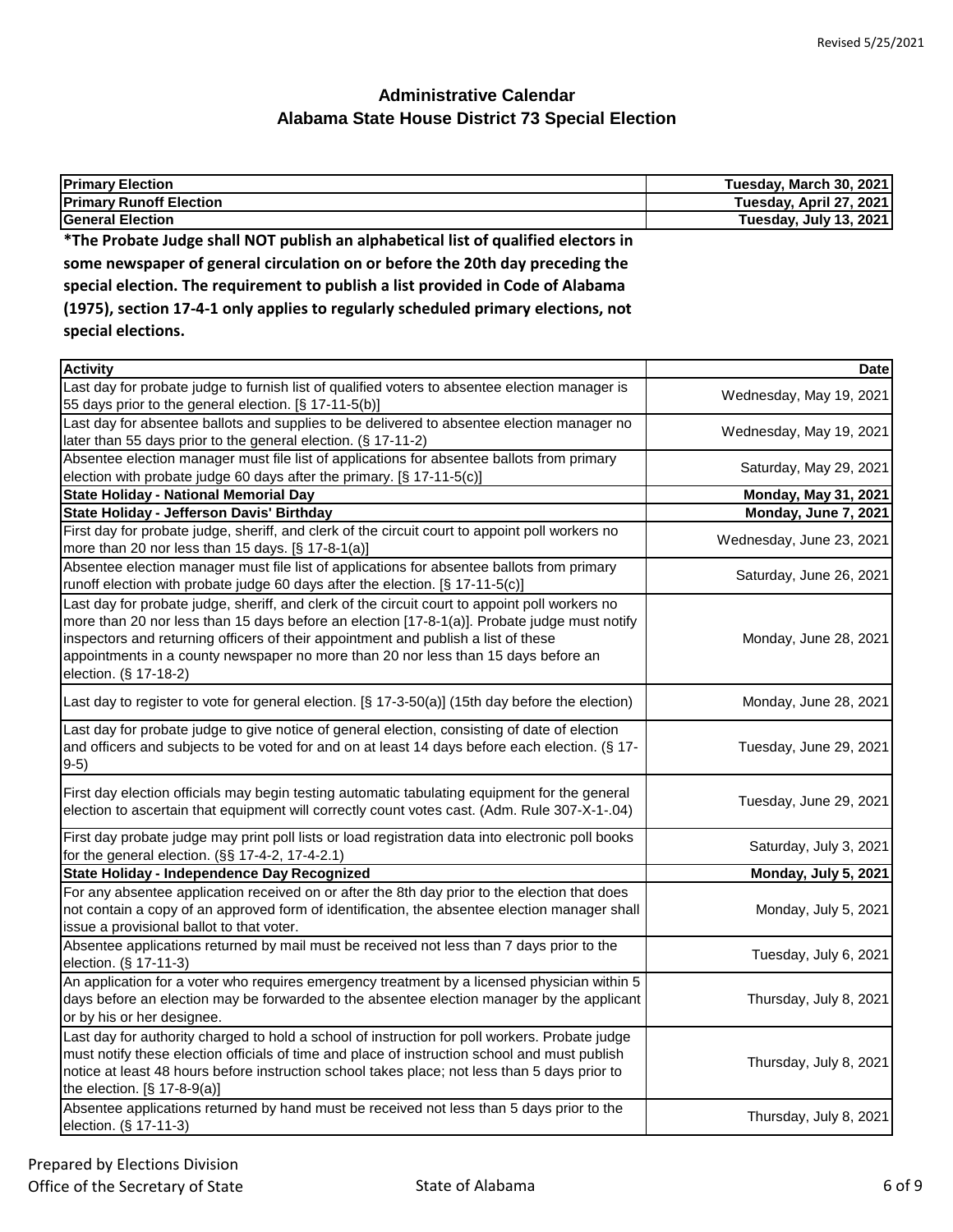| <b>Primary Election</b>                                                            | Tuesday, March 30, 2021 |
|------------------------------------------------------------------------------------|-------------------------|
| <b>Primary Runoff Election</b>                                                     | Tuesday, April 27, 2021 |
| <b>General Election</b>                                                            | Tuesday, July 13, 2021  |
| *The Probate Judge shall NOT publish an alphabetical list of qualified electors in |                         |
| some newspaper of general circulation on or before the 20th day preceding the      |                         |
| special election. The requirement to publish a list provided in Code of Alabama    |                         |
| (1975), section 17-4-1 only applies to regularly scheduled primary elections, not  |                         |

**special elections.**

| <b>Activity</b>                                                                                                                                                                                                                                                                                                                                                                                                                                                                                                                                                                                                                                                  | <b>Date</b>              |
|------------------------------------------------------------------------------------------------------------------------------------------------------------------------------------------------------------------------------------------------------------------------------------------------------------------------------------------------------------------------------------------------------------------------------------------------------------------------------------------------------------------------------------------------------------------------------------------------------------------------------------------------------------------|--------------------------|
| Last day probate judge can deliver election supplies to sheriff is not less than 3 days before<br>the election. (§ 17-13-9)                                                                                                                                                                                                                                                                                                                                                                                                                                                                                                                                      | Saturday, July 10, 2021  |
| Last day to hand-deliver an absentee ballot to the absentee election manager is the date<br>prior to the day of the election. [§ 17-11-18(a)]                                                                                                                                                                                                                                                                                                                                                                                                                                                                                                                    | Monday, July 12, 2021    |
| The chair of each local political party as defined in Section 17-13-40, any person whose<br>name is on the ballot as an independent, and any announced or known write-in candidates<br>shall be given a minimum of 24 hours notice of the time and place where the canvassing<br>board will meet to determine the number of write-in votes cast for each office on the ballot,<br>ballot image, results tape, or other media prescribed by the Secretary of State by<br>administrative rule and shall be permitted to be present when the determination is made. [§<br>$17 - 6 - 28(c)$                                                                          | Monday, July 12, 2021    |
| <b>General Election</b>                                                                                                                                                                                                                                                                                                                                                                                                                                                                                                                                                                                                                                          | Tuesday, July 13, 2021   |
| Absentee ballots being returned by mail to the absentee election manager must be received<br>no later than noon on this day. [§ 17-11-18(a)]                                                                                                                                                                                                                                                                                                                                                                                                                                                                                                                     | Tuesday, July 13, 2021   |
| Last day for military and other UOCAVA voters in the general election to postmark an<br>absentee ballot returned by mail to the Absentee Election Manager. [§ 17-11-18(b)]                                                                                                                                                                                                                                                                                                                                                                                                                                                                                       | Tuesday, July 13, 2021   |
| The medical emergency designee must deliver absentee ballot to absentee election<br>manager no later than noon on this day. [§§ 17-11-18(a), 17-11-3(c)]                                                                                                                                                                                                                                                                                                                                                                                                                                                                                                         | Tuesday, July 13, 2021   |
| Inspectors or returning officer must deliver ballots and returns to sheriff. (§ 17-12-8)                                                                                                                                                                                                                                                                                                                                                                                                                                                                                                                                                                         | Tuesday, July 13, 2021   |
| Upon the closing of the polls, all write-in votes, which may be in the form of a ballot or, if an<br>electronic voting system is utilized in the polling place, a ballot image, results tape, or other<br>media as prescribed by the Secretary of State by administrative rule, from each polling place<br>in the county shall be returned to a central location in the county as determined by the<br>probate judge where the canvassing board shall determine the number of write-in votes cast<br>for each office on the ballot, ballot image, results tape, or other media as prescribed by the<br>Secretary of State by administrative rule. [§ 17-6-28(c)] | Tuesday, July 13, 2021   |
| The written affirmations of provisional voters, inspector challenge statements, and voter<br>reidentification forms must be delivered by the sheriff to the board of registrars by noon on<br>the day following the election. [§ 17-10-2(d)]                                                                                                                                                                                                                                                                                                                                                                                                                     | Wednesday, July 14, 2021 |
| Deadline for voters whose ballot became provisional due to lack of identification to provide<br>identification (or provisional ballot and identification) including the address and telephone<br>number of the voter to the board of registrars no later than 5 PM. [§ 17-10-2(a)(3)]                                                                                                                                                                                                                                                                                                                                                                            | Friday, July 16, 2021    |
| The county canvassing board must prepare and transmit to the Secretary of State a written<br>report itemizing the number of write-in votes cast for each separate federal or state office<br>and the total votes cast for each of the candidates (top two) receiving the greatest number of<br>votes for that office. [§ 17-6-28(c)]                                                                                                                                                                                                                                                                                                                             | Friday, July 16, 2021    |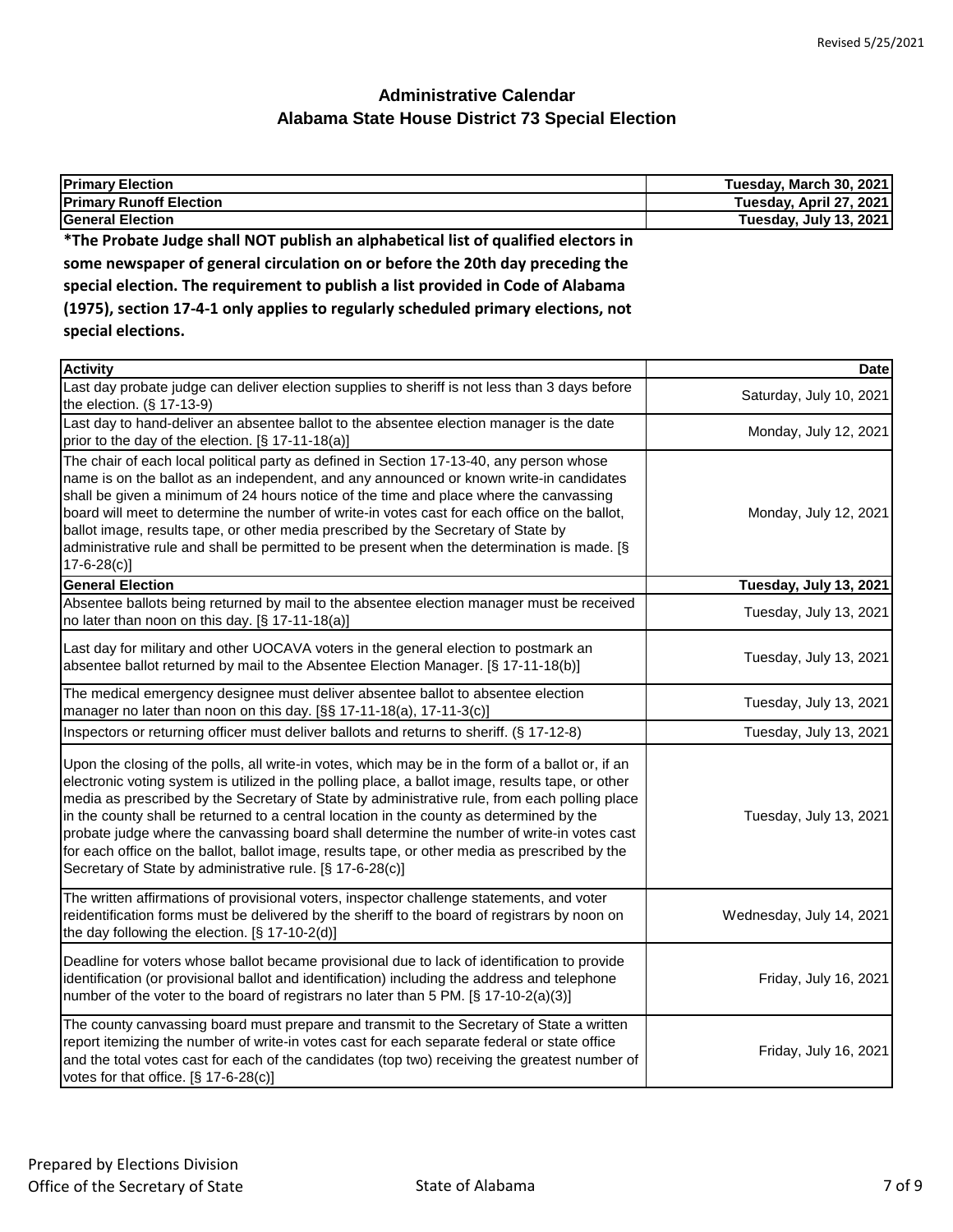| <b>Primary Election</b>                                                                                                                                                                                                                                                                                                                                                                                                                                                                                                                                                                                                                                                                                                                                                                                                                                                                                                                                                                 | Tuesday, March 30, 2021 |
|-----------------------------------------------------------------------------------------------------------------------------------------------------------------------------------------------------------------------------------------------------------------------------------------------------------------------------------------------------------------------------------------------------------------------------------------------------------------------------------------------------------------------------------------------------------------------------------------------------------------------------------------------------------------------------------------------------------------------------------------------------------------------------------------------------------------------------------------------------------------------------------------------------------------------------------------------------------------------------------------|-------------------------|
| <b>Primary Runoff Election</b>                                                                                                                                                                                                                                                                                                                                                                                                                                                                                                                                                                                                                                                                                                                                                                                                                                                                                                                                                          | Tuesday, April 27, 2021 |
| <b>General Election</b>                                                                                                                                                                                                                                                                                                                                                                                                                                                                                                                                                                                                                                                                                                                                                                                                                                                                                                                                                                 | Tuesday, July 13, 2021  |
| *The Probate Judge shall NOT publish an alphabetical list of qualified electors in                                                                                                                                                                                                                                                                                                                                                                                                                                                                                                                                                                                                                                                                                                                                                                                                                                                                                                      |                         |
| some newspaper of general circulation on or before the 20th day preceding the                                                                                                                                                                                                                                                                                                                                                                                                                                                                                                                                                                                                                                                                                                                                                                                                                                                                                                           |                         |
| special election. The requirement to publish a list provided in Code of Alabama                                                                                                                                                                                                                                                                                                                                                                                                                                                                                                                                                                                                                                                                                                                                                                                                                                                                                                         |                         |
| (1975), section 17-4-1 only applies to regularly scheduled primary elections, not                                                                                                                                                                                                                                                                                                                                                                                                                                                                                                                                                                                                                                                                                                                                                                                                                                                                                                       |                         |
| special elections.                                                                                                                                                                                                                                                                                                                                                                                                                                                                                                                                                                                                                                                                                                                                                                                                                                                                                                                                                                      |                         |
|                                                                                                                                                                                                                                                                                                                                                                                                                                                                                                                                                                                                                                                                                                                                                                                                                                                                                                                                                                                         |                         |
| <b>Activity</b>                                                                                                                                                                                                                                                                                                                                                                                                                                                                                                                                                                                                                                                                                                                                                                                                                                                                                                                                                                         | <b>Date</b>             |
| The county canvassing board must post a notice stating the number of write-in votes cast in<br>each office on the ballot and, for each specific county office on the ballot, stating whether the<br>number of write-in votes cast for the office is greater than or equal to the difference in votes<br>between the candidates receiving the greatest number of votes for the specific county office.<br>The notice shall be posted on the door of the courthouse and any other place deemed<br>appropriate by the canvassing board including, but not limited to, a county website. [§ 17-6-<br>$28(c)$ ]                                                                                                                                                                                                                                                                                                                                                                              | Monday, July 19, 2021   |
| The county canvassing board must determine whether the number of write-in votes cast is<br>greater than or equal to the difference in votes between the candidates receiving the greatest<br>number of votes for the specific county office. [§ 17-6-28(c)]                                                                                                                                                                                                                                                                                                                                                                                                                                                                                                                                                                                                                                                                                                                             | Monday, July 19, 2021   |
| Upon receipt of all county reports setting out the number of write-in votes for each federal or<br>state office, the Secretary of State shall determine whether the number of write-in votes cast<br>statewide for any specific federal or state office is greater than or equal to the difference in<br>votes between the candidates receiving the greatest number of votes for that office. In the<br>event the Secretary of State determines that the number of write-in votes cast statewide for<br>any federal or state office is greater than or equal to the difference in votes between the<br>candidates receiving the greatest number of votes for that office, no later than noon on the<br>first Monday following the election, the Secretary of State shall notify each probate judge<br>from a county where write-in votes for that office were cast that the write-in votes for that<br>office shall be counted and reported as provided in this section. [§ 17-6-28(c)] | Monday, July 19, 2021   |
| Last day for Absentee Election Manager to receive a ballot cast by military or other UOCAVA<br>voters and returned by mail for the general election. [§ 17-11-18(b)]                                                                                                                                                                                                                                                                                                                                                                                                                                                                                                                                                                                                                                                                                                                                                                                                                    | Tuesday, July 20, 2021  |
| Upon determining the number of write-in votes as required, all ballots, ballot images, or<br>results tapes with write-in votes shall be delivered to the sheriff who shall securely keep them<br>in the same manner as provisional ballots are kept. $[\S 17-10-2(d)]$                                                                                                                                                                                                                                                                                                                                                                                                                                                                                                                                                                                                                                                                                                                  | Tuesday, July 20, 2021  |
| When the number of write-in votes for any specific office is greater than or equal to the<br>difference in votes between the candidates receiving the greatest number of votes for that<br>office write-in votes shall be counted at the same time and in the same manner as<br>provisional ballots are counted. [§ 17-10-2(f)]                                                                                                                                                                                                                                                                                                                                                                                                                                                                                                                                                                                                                                                         | Tuesday, July 20, 2021  |
| The board of registrars must deliver the provisional voter affirmations and inspector<br>challenge statements, with the certified findings attached, to the probate judge, no later than<br>noon, 7 days after the election. [§ 17-10-2(e)]                                                                                                                                                                                                                                                                                                                                                                                                                                                                                                                                                                                                                                                                                                                                             | Tuesday, July 20, 2021  |
| The canvassing board for poll workers shall tabulate provisional ballots which have been<br>certified by the board of registrars. The canvassing board must certify the results of the<br>provisional votes cast and must post one copy in the courthouse and must seal one copy into<br>a container designated for each political party at noon, 7 days after the election. [§ 17-10-<br>$2(f)$ ]                                                                                                                                                                                                                                                                                                                                                                                                                                                                                                                                                                                      | Tuesday, July 20, 2021  |